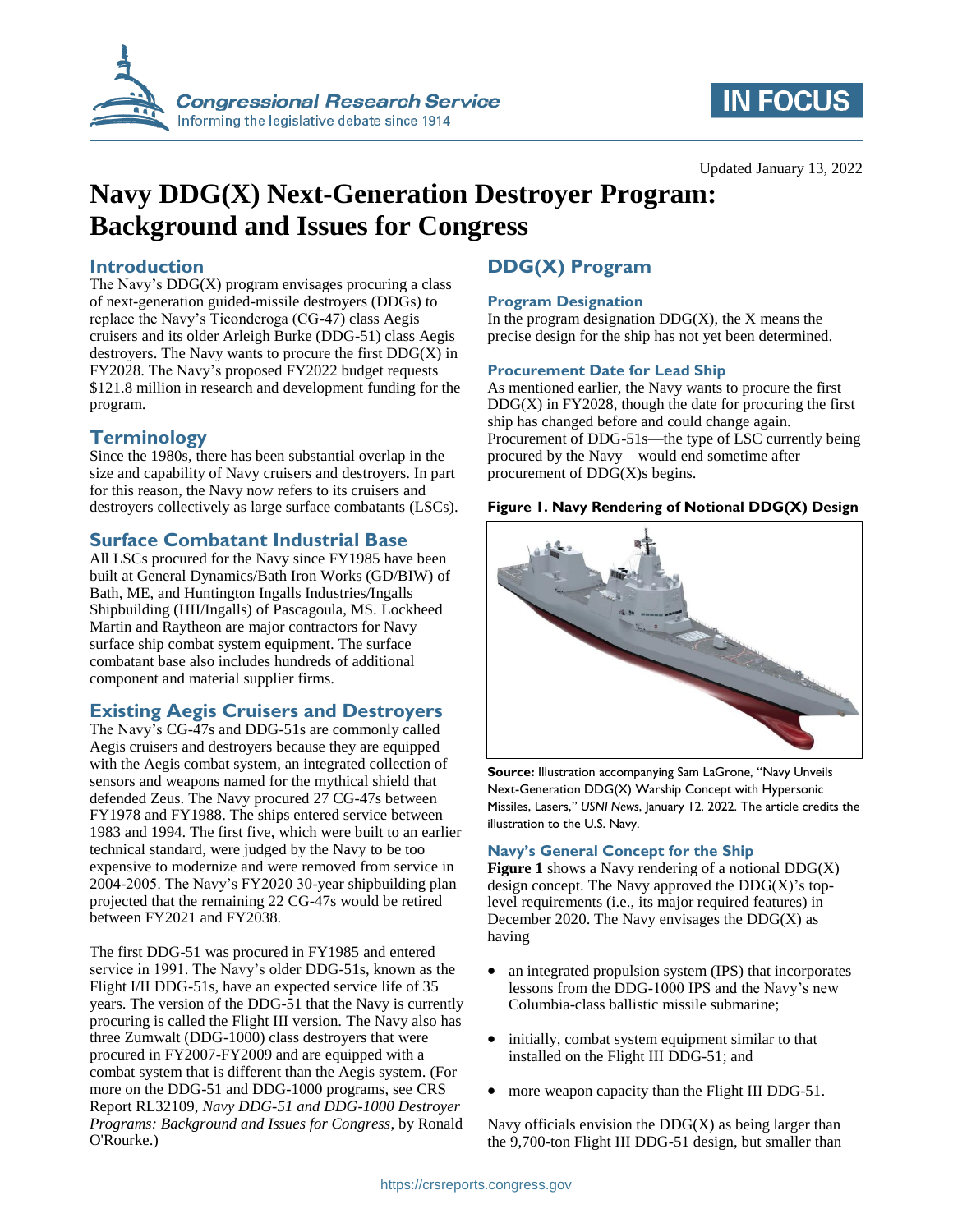the 15,700-ton DDG-1000 design. A DDG(X) design midway in displacement between the DDG-51 and DDG-1000 designs would displace about 12,700 tons, but the  $DDG(X)$ 's displacement could turn out to be less than or more than 12,700 tons. The Navy states that the  $DDG(X)$ would

integrate non-developmental systems into a new hull design that incorporates platform flexibility and the space, weight, power and cooling (SWAP-C) to meet future combatant force capability/system requirements that are not achievable without the new hull design. The  $DDG(X)$  platform will have the flexibility to rapidly and affordably upgrade to future warfighting systems when they become available as well as have improved range and fuel efficiency for increased operational flexibility and decreased demand on the logistics force.  $DDG(X)$ will provide an Integrated Power System with flexibility to enable fielding of high demand electric weapons, sensor systems and computing resources.

(Source: *Department of Defense Fiscal Year (FY) 2022 Budget Estimates, Navy, Justification Book, Volume 2 of 5, Research, Development, Test & Evaluation, Navy*, May 2021, p. 479.)

#### **Potential Procurement Quantities**

The Navy has not specified how many  $DDG(X)$ s it wants to procure. Procuring 11 would provide one for each of the Navy's 11 aircraft carriers. Procuring 22 would provide one-for-one replacements for the 22 CG-47s. Procuring additional DDG(X)s to replace older DDG-51s would result in a larger total procurement quantity.

#### **Potential Unit Procurement Cost**

The first  $DDG(X)$  would be considerably more expensive to procure than follow-on  $DDG(X)$ s because its procurement cost would incorporate most or all of the detailed design and nonrecurring engineering (DD/NRE) costs for the class. (It is a traditional Navy budgeting practice for the procurement cost of the lead ship in a class to incorporate most or all of the DD/NRE costs for the class.)

In constant FY2019 dollars, the Navy wants the first  $DDG(X)$  to have a procurement cost of \$3.5 billion to \$4.0 billion, and for the  $10<sup>th</sup>$  ship in the class to have a procurement cost of \$2.1 billion to \$2.5 billion. An April 2021 Congressional Budget Office (CBO) report estimates the average procurement cost of the  $DDG(X)$  at \$2.9 billion in constant FY2021 dollars. By way of comparison, the Flight III DDG-51's current procurement is about \$2.0 billion.

#### **Issues for Congress**

Issues for Congress regarding the  $DDG(X)$  program include the following:

- whether the Navy has accurately identified the  $DDG(X)$ 's required operational capabilities and estimated procurement cost;
- the  $DDG(X)$  program's potential total procurement quantity and annual procurement rate;
- the number of shipbuilders to be used in building  $DDG(X)s$ ;
- the Navy's plan for maturing new technologies for the  $DDG(X);$
- the Navy's plans for maintaining and modernizing the 22 CG-47s over the remainder of their service lives; and
- the Navy's plan for transitioning from DDG-51 procurement to  $DDG(X)$  procurement, and the potential impact of that transition on shipbuilders and supplier firms.

## **FY2022 Funding Request and Congressional Action**

The Navy's proposed FY2022 budget requests \$121.8 million in research and development funding for the program, including \$79.7 million in Project 0411 (DDG[X] Concept Development) within Program Element (PE) 0603564N (Ship Preliminary Design & Feasibility Studies), which is line 47 in the Navy's FY2022 research and development account, and  $$42.1$  million for "DDG(X) Power & Propulsion Risk Mitigation & Demonstration," which forms part of Project 2471 (Integrated Power Systems [IPS]) within PE 0603573N (Advanced Surface Machinery Systems), which is line 49 in the Navy's FY2022 research and development account.

The joint explanatory statement for the HASC-SASCnegotiated proposal for the FY2022 National Defense Authorization Act (S. 1605) that was released on December 7, 2021, recommends approving the Navy's research and development funding requests for the  $DDG(X)$  program. Section 221 of S. 1605 directs the Navy to commence a land-based test program for the  $DDG(X)$  engineering plant during the program's detailed design period and prior to the construction start date of the lead ship.

The House Appropriations Committee's report (H.Rept. 117-88 of July 15, 2021) on the FY2022 DOD Appropriations Act (H.R. 4432), recommended reducing line 47 by \$55.488 million for "DDG(X) design and analysis excess to need," and reducing line 49 by \$19.050 million for " $DDG(X)$  power and propulsion risk mitigation and demonstration excess to need." (Page 266) The Senate Appropriations Committee, in the explanatory statement it released on October 18, 2021, for the FY2022 DOD Appropriations Act (S. XXXX), recommended reducing line 47 by \$71.17 million for "Project 0411 Design and analysis and program management growth early to need." (PDF page 175 of 254) Discussing this recommended reduction, the explanatory statement states that "the Navy has not clearly explained the rationale for transitioning to a new class of" LSCs, and that "the Committee does not have confidence in the Navy's ability to manage the acquisition and contracting for a new class of LSC at this time." (PDF pages 178-179 of 253).

**Ronald O'Rourke**, Specialist in Naval Affairs